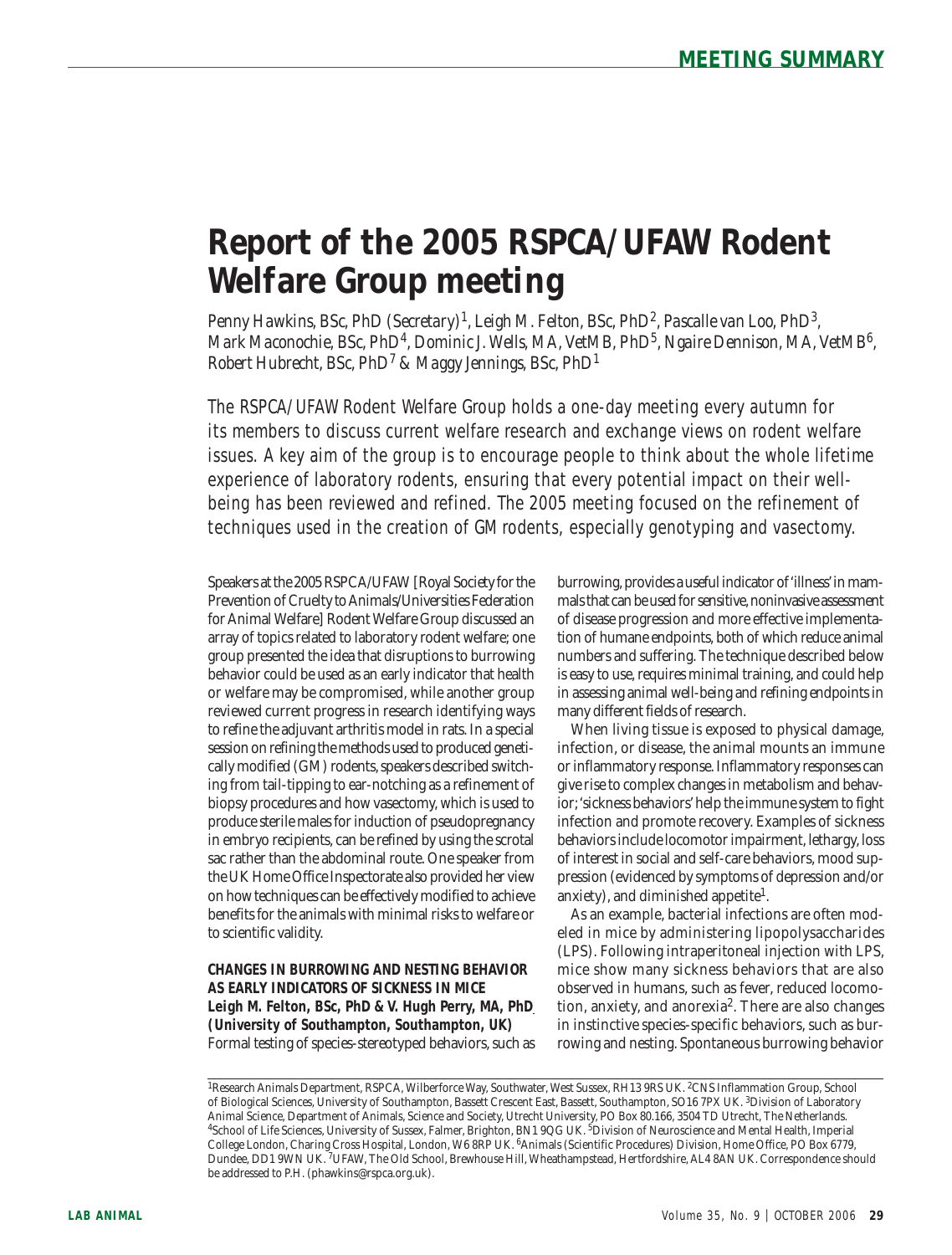

**FIGURE 1** | Burrowing behavior can be assessed by providing mice with tubes filled with food pellets. (Photo courtesy of Leigh Felton, University of Southampton.)

is highly sensitive to LPS dosing and can be assessed objectively by providing a mouse with a burrowing tube filled with food pellets. Burrowing is quantified by weighing the tubes; the average mouse will consume the pellets in a tube in two hours. The burrowing substrate does not have to be food pellets, but we have found that these work best with mice. The grey plastic tubes, 20 cm long and 6.8 cm in diameter, are propped up at one end by a 3-cm-high wooden support to prevent the pellets falling out3 (**Fig. 1**).

A preliminary investigation has suggested that there are strain differences in mouse burrowing behaviour4. C57 mice, which are derived from burrowing populations, are efficient in this task. By contrast, BALB/c mice, who are natural surface nesters, are not so reliable. Mice also appear to benefit from training in which they are first exposed to burrowing tubes as a group.

Burrowing can also be used to study the behavioral impact of other disease models. For example, burrowing behavior is impaired early in the course of murine models of prion diseases, such as scrapie3,5,6. Novel pharmacological targets for treating prion diseases have typically been investigated in mice by initially looking for changes in survival time, and then carrying out *ex vivo* pathology studies. There are ethical and welfare issues associated with this approach because the mice must progress to the terminal stages of the disease and because large numbers of animals are typically used in *ex vivo* studies.

An alternative approach is to use more subtle indicators of behavioral dysfunction to assess disease progression. For example, in one model of prion disease, mice demonstrate impaired burrowing behavior at 12 weeks, symptoms of depression or anhedonia (measured by loss

of interest in a highly palatable sucrose solution) at 13–14 weeks, and a loss of motor strength and coordination at 16–17 weeks. Many of these subtle behavioral impairments appear well before the onset of clinical or terminal disease, which typically presents at weeks 18–20 (ref. 3). Thus, formal behavioral testing has allowed for the realtime identification of specific pathological aspects that might be alleviated by pharmacological intervention. Furthermore, this approach has allowed for a reduction in the number of animals used in *ex vivo* studies and has aided the identification of a humane endpoint that does not require mice to reach the terminal stages of disease (thereby reducing animal suffering).

### **ALLEVIATION OF PAIN AND DISCOMFORT IN ADJUVANT ARTHRITIS RATS**

**Pascalle Van Loo, PhD<sup>1</sup> , Femke Hauet, PhD<sup>1</sup> , Josee Wagenaar, PhD<sup>1</sup> , Ludo Hellebrekers, DVM, PhD<sup>1</sup> , Willem van Eden, DVM, PhD<sup>1</sup> & Vera Baumans, DVM, PhD1,2 (1Utrecht University, Utrecht, The Netherlands; 2Karolinska Institutet, Stockholm, Sweden)**

There are two critically important aims in arthritis research using animals: more objective, noninvasive techniques for assessing discomfort and pain and the ability to provide adequate and appropriate pain relief. The pursuit of these aims should lead to less variable experimental results, reductions in research animal numbers, and the induction of milder forms of arthritis that lead to equally good or better scientific results.

A common animal model used for the study of rheumatoid arthritis (RA) is adjuvant arthritis (AA). In this model, rats are injected intradermally in the base of the tail with Freund's complete adjuvant, resulting in an inflammatory response characterized by necrosis at the injection site and a systemic immune reaction that produces swollen joints and severe pain. Attempts to reduce pain and discomfort in the animals currently include providing extra bedding material and long-spouted water bottles and housing no more than two animals in each cage (thus reducing the chance that the animals might tread on one another's feet). There is clearly a pressing need to reduce both animal discomfort and the number of animals used.

One approach would be to improve the ability to detect the clinical signs associated with adjuvant arthritis, which include swollen joints, abnormal gait, decreased activity, and decreased grooming. The traditional way of assessing animal condition involves scoring the rats' paws from 0 to 4 for swelling and redness, but this is a crude and subjective methodology that resists reliable statistical analysis.

We are investigating the potential for using the CatWalk™ automated gait analysis system (Noldus Information Technology, Wageningen, The Netherlands) and infrared thermography to refine data acquisition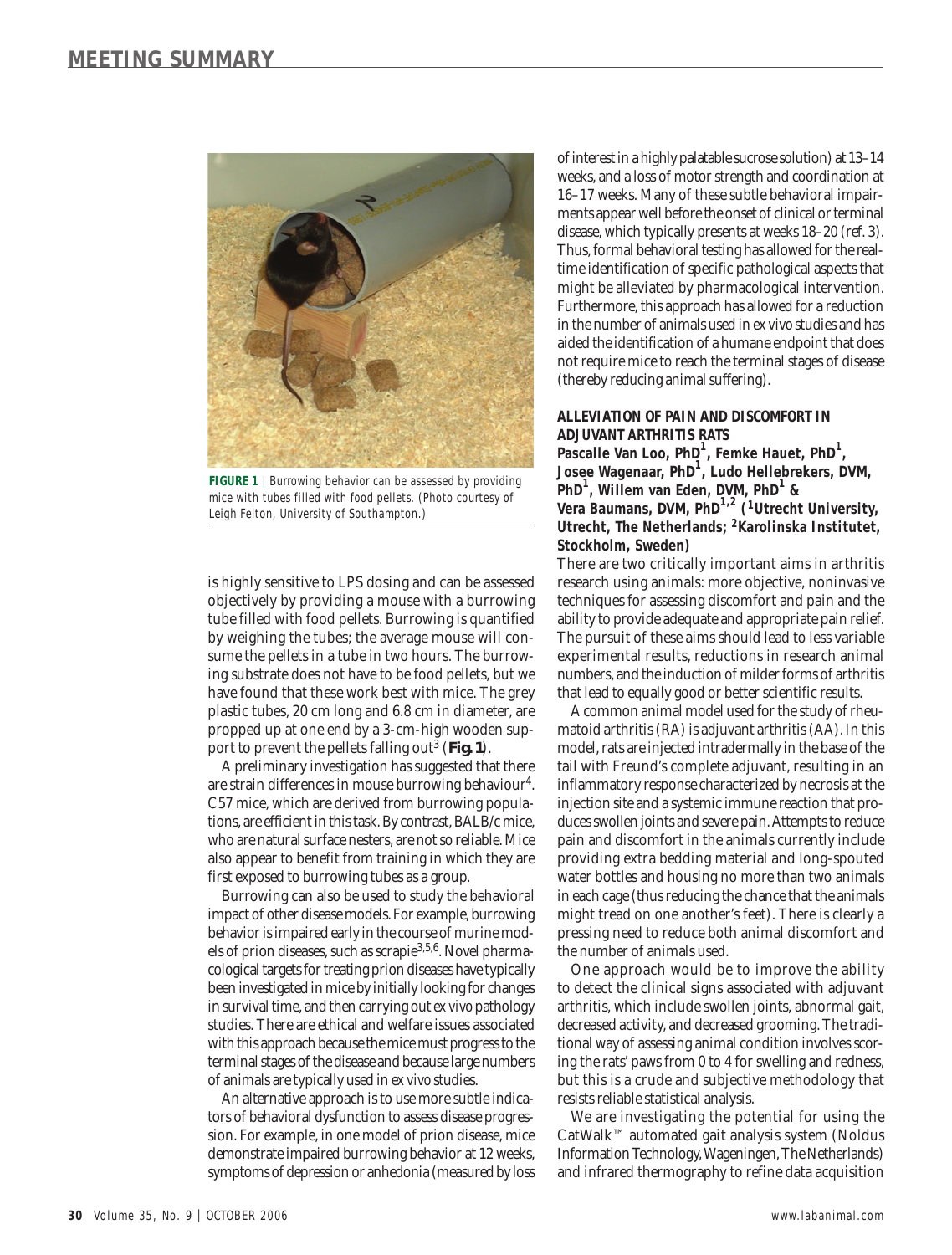and analysis, and thus improve the efficiency of animal assessment. The CatWalk system comprises a walkway with a glass floor that is illuminated along one edge. When a rat or mouse walks across the glass, the light is reflected downwards and all of the points of contact are clearly visible. This can be recorded and analyzed by the CatWalk program. Paw temperature is measured using a noncontact infrared thermometer (C-1600, Linear Laboratories, Freemont, CA) which is held 0.6 cm from the animal's ankle, foot, or toes.

We trialed the CatWalk and thermography systems using twelve Lewis rats, six injected with the conventional dose of adjuvant and six with a lower dose. There were problems with CatWalk in that some of the rats dragged their bellies as they walked, making paw print analysis impossible, but the infrared paw temperature measurements showed a significant positive correlation with clinical scores. The best correlation was achieved with temperatures from the mid-section and ankles of the hind paws. Rats that received the lower dose of adjuvant experienced disease ranging from mild to severe. Therefore, because of the larger standard deviation in data, lowering the dose of adjuvant would require the use of additional animals compared to using the higher dose. As more animals would be necessary to achieve significant results, and some would still be experiencing severe effects, there is nothing to gain by lowering the dose of adjuvant.

Another way of reducing discomfort in AA rats would be to introduce new analgesic regimes. Most analgesics are anti-inflammatory and therefore not used in arthritis or other autoimmune disease research because there is a fear that they may interfere with immunological parameters. However, since untreated pain will also interfere with the immune response, providing analgesics might make for a more predictive model, corresponding to humans with arthritis who are given pain-relief medications.

An ideal analgesic for AA would achieve an effective decrease in pain and discomfort, have relatively little influence on the immune system (in order to gain acceptance from researchers), and be practical to use in routine arthritis research. We set up a study design using four groups of three AA rats, a saline control, and three injectable analgesic agents: gabapentin (a calcium channel blocker), memantine (an NMDA receptor antagonist), and mexiletin (a sodium channel blocker). These are conventional drugs for the treatment of epilepsy and psychiatric disorders, but have also been found to have an analgesic effect<sup>7,8</sup>. Data were obtained using the conventional AA scoring, infrared thermography, behavior, and the tail flick test; immunological parameters were also collected and analyzed. Preliminary findings to date show that the analgesics tested do not affect the immune response, but the pain-relieving effects of all three compounds are questionable. However, the behavioral data still

needs to be analyzed and it may be that we need to test higher doses of the potential analgesics, possibly against a proven analgesic. Another possible change could be to administer the analgesics continuously in water rather than by subcutaneous injection.

In summary, there unfortunately does not appear to be any benefit in reducing the dose of adjuvant in the AA model, but infrared paw temperature may be a variable that could be used to implement refinement and reductions in animal numbers. Further studies are necessary to find an effective analgesic agent and dose to help alleviate discomfort and gain acceptance for use in animal experiments that involve immunological parameters. In the meantime, we would encourage all those involved in arthritis research to have an open mind regarding the provision of pain relief.

## **SPECIAL SESSION: REFINING TECHNIQUES USED IN THE CREATION OF GM RODENTS**

There are a number of techniques associated with the creation of GM rodents that have the potential to cause discomfort, pain, or distress, including vasectomy, embryo transfer, and biopsy for genotyping. Our discussion focused especially on vasectomy and biopsy, since refinements have been suggested and defined for both of these techniques. For biopsy, ear notching has been proposed to replace tail tipping, and for vasectomy, the less invasive scrotal sac route instead of the abdominal route. However, these potential refinements are not always implemented when they could be. There are a number of reasons for this; for example, people may be daunted by the thought of learning new techniques, concerned about any potential impact of new methods on the animals, or even unaware that particular refinements exist.

There are two main steps to overcoming these issues and refining techniques associated with GM rodent creation, care, and use. The first step is to find out which refinements are available (**Table 1**) and discuss these with the veterinarian and other scientific or animal care staff, as appropriate. The second step is to research and plan how changes can be made without negatively impacting animal welfare or scientific integrity. Good communication with representatives of the body that regulates animal research and testing (*e.g.*, the UK Home Office Inspectorate) is an essential part of the process. Local inspectors can advise on licensing issues and help ensure smooth transitions in which animal welfare is not compromised. The Rodent Welfare Group therefore asked two scientists and a Home Office Inspector to discuss their experiences in refining techniques.

# **MOVING FROM TAIL TIPPING TO EAR NOTCHING FOR GENOTYPING**

**Mark Maconochie, BSc, PhD (University of Sussex, Brighton, UK)** The development of techniques that permit the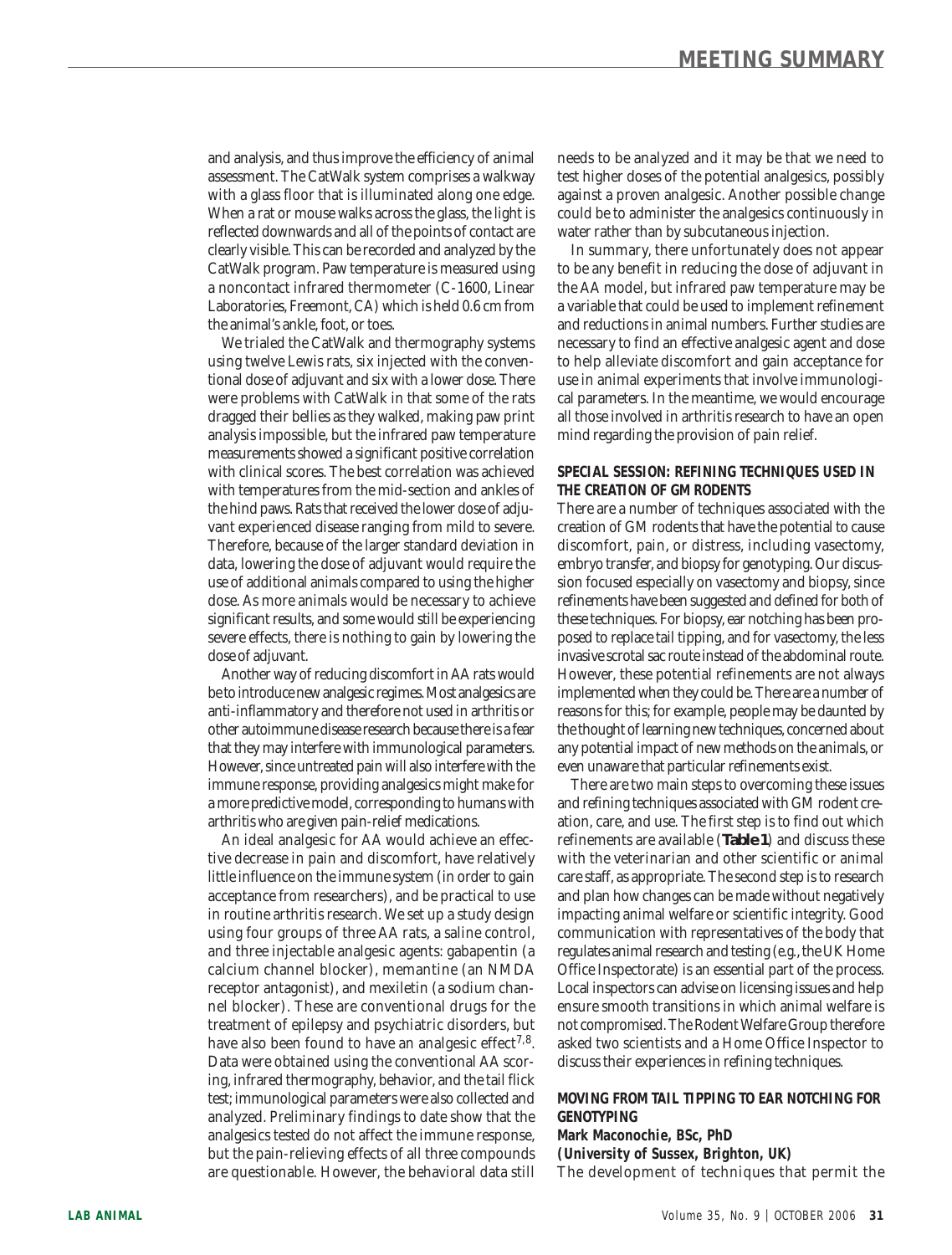### **TABLE 1** | Refinement resources relating to GM rodent creation, care, and use

| Type of resource                                                                                                                          | What is currently available                                                                                                                                                                                                                                                                                      |
|-------------------------------------------------------------------------------------------------------------------------------------------|------------------------------------------------------------------------------------------------------------------------------------------------------------------------------------------------------------------------------------------------------------------------------------------------------------------|
| Refinements in performing biopsies and vasectomies and<br>other procedures such as superovulation, embryo transfer,<br>and identification | Refinement and reduction in production of genetically modified mice. Sixth report of<br>the BVAAWF/FRAME/RSPCA/UFAW Joint Working Group on Refinement. Vicky Robinson et al.<br>Laboratory Animals 37 (Suppl. 1), 1-51 (2003). http://www.lal.org.uk/pdffiles/Transgenic.pdf.                                    |
| Refining rodent housing and care                                                                                                          | Refining rodent husbandry: the mouse. Third report of the BVAAWF/FRAME/RSPCA/UFAW<br>Joint Working Group on Refinement. Maggy Jennings et al. Laboratory Animals 32(3), 233-259<br>(1998). http://www.lal.org.uk/pdffiles/lab1566.pdf.                                                                           |
|                                                                                                                                           | The Rat: Good Practice for Housing and Care. RSPCA Research Animals Department (2005).<br>Use in conjunction with Good Practice for Laboratory Animal Housing and Care. RSPCA Research<br>Animals Department (2004). http://www.rspca.org.uk/laymembers (click on 'Supplementary<br>resources' and scroll down). |
|                                                                                                                                           | Comfortable Quarters for Laboratory Animals, 9th edition. Edited by Viktor & Annie Reinhardt<br>(Animal Welfare Institute, 2002). http://www.awionline.org/pubs/cq02/cqindex.html.                                                                                                                               |
| Information to help the lay members of your ethics or<br>animal care and use committee assess projects involving<br><b>GM</b> animals     | Supplementary Resources for Lay Members of Local Ethical Review Processes: Projects<br><b>Involving Genetically Modified Animals.</b> Natasha Lane and Maggy Jennings. RSPCA Research<br>Animals Department (2004). http://www.rspca.org.uk/laymembers (click on 'Supplementary<br>resources' and scroll down).  |

alteration of the mouse genome via transgenesis has led to a rapid expansion in the use of GM mice. Genetic traits are, however, often recessive, so the genotype must be determined for every individual animal from a breeding colony for that colony to be of scientific value. Quick, early, and reproducible identification of individual genotypes is required for multiple reasons: to ensure that experiments are only carried out on the appropriate GM mice and control animals; to maintain and minimize colony size; and to minimize the welfare burden by identifying those individuals possibly requiring special observation and/or intervention.

Different techniques can be used to obtain tissue for genotyping, including tail tipping, ear notching, or sampling from blood, saliva (cheek cell), or fecal matter. DNA is routinely prepared from a mouse tail biopsy in the majority of labs, and the amount of tail removed is decreasing due to advances in the sensitivity of analytical techniques, such that it is currently not necessary to take more than 0.5 cm. However, removing even this amount of tail is likely to be painful. Work carried out at Imperial College by Jo Dharia and Dominic Wells has demonstrated that the last 5 mm of the tail has tendons, nerves, and coccygeal vertebra that have partly ossified by the time the mice are two weeks old. Histological studies have shown that cutting through nerves may cause hypersensitivity, a finding corroborated by thermal stress (tail immersion) studies. Removing the tail tip causes acute hyperalgesia in the rest of the tail in all strains tested, and some strains show chronic hyperalgesia that can persist for many months. Such evidence (originating from Dominic Wells and colleagues) compels us to define a less invasive tissue or sample biopsy method that remains robust and reproducible for routine genotype analysis.

Ear notching appears to be a good option for genotyping, not only because it is likely to be less pain-

ful than tail tipping, but also because ear notching is already frequently used in coding systems for identification purposes. Thus, tissue is by necessity already being removed in such cases, and this could potentially be used for genotype determination as well. Similarly, if ear notching were not currently used for identification purposes, then this would represent an added bonus when using ear notching for genotyping. However, the central issue is whether an ear notch provides sufficient material for routine genotyping.

At the DNA level, our laboratory, along with many others, have changed from Southern assays to more sensitive polymerase chain reaction (PCR) assays for routine genotyping. To test whether ear notch material could be a reliable tissue source for our routine genotyping over a protracted period, we set up a study to compare tail versus ear tissue when carrying out genotyping assays of eight different genes over several hundred mice.

We found that ear DNA yielded results that were at least as good as, or better than, tail DNA (**Figure 2** shows a typical comparison). Specifically, there were fewer negative results, cleaner (and often stronger) PCR bands, as well as a high degree of reproducibility when comparing tests on ear DNA to tail DNA. This may be because the quality of DNA prepared from ear tissue is better than that from the tail, which is perhaps unsurprising in light of the recent histological research on the composition of the last 5 mm of a mouse tail (Dharia, J., Wells, D. personal communication). Furthermore, if the ear DNA preparation yields a negative result, it is clearly less of a welfare issue to take more ear tissue than it is to retip a tail.

It is possible to further refine ear notching to reduce pain or discomfort. Our initial experiments used a 2.0-mm diameter ear punch to recover ear tissue, but we have now successfully moved to using a 0.5-mm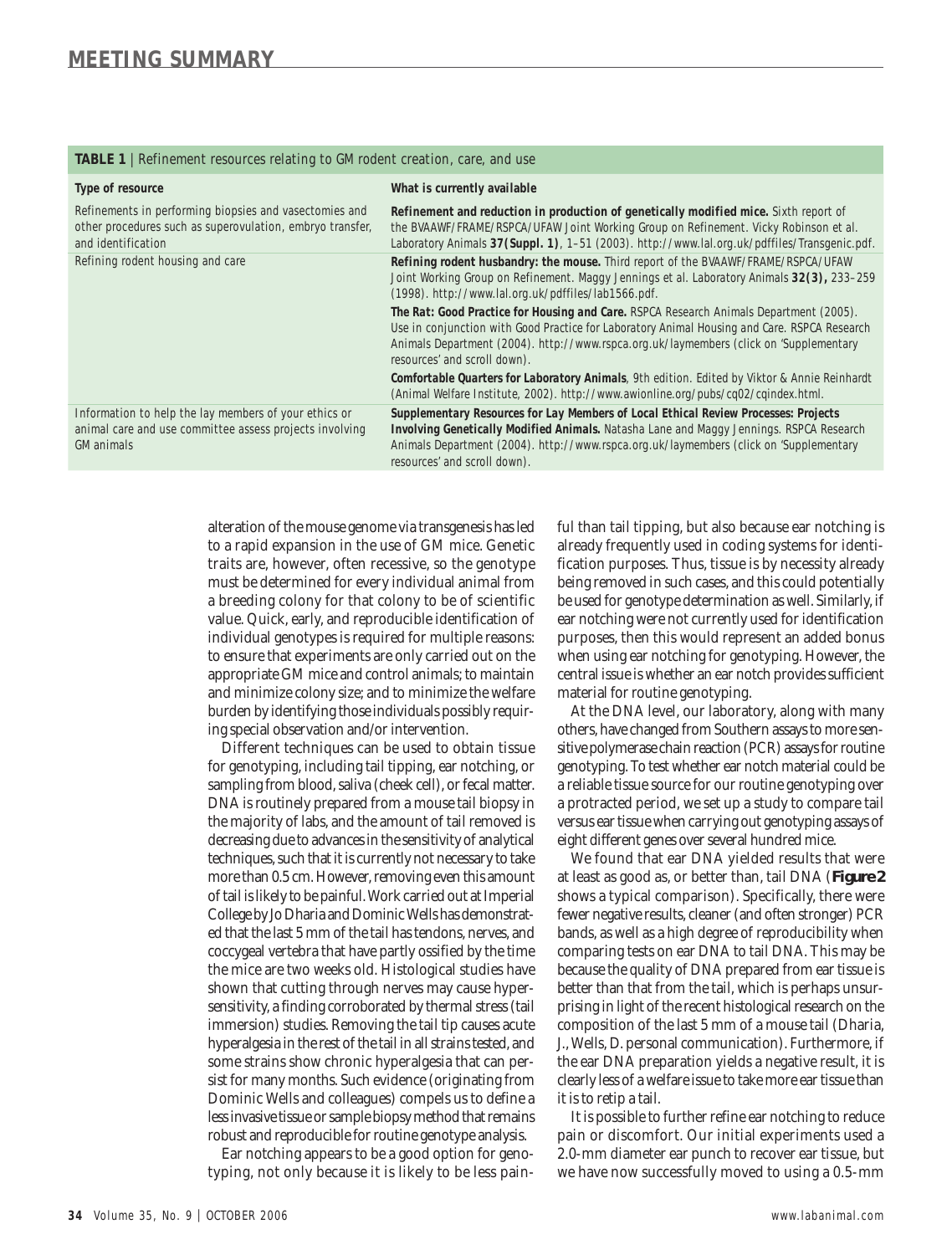ear punch, which is likely to cause less tissue trauma. In our experience, a 0.5-mm ear punch provides sufficient material for over 150 independent PCR assays. It would be interesting to address whether sufficient material is available for Southern assays from larger ear notch samples.

During our discussion, Rodent Group members explained how they had performed ear notching on mice younger than the three-week-old mice we routinely sample. Group members' experiences were that ear notching was difficult to perform before mice are two weeks old, but some could be ear-snipped with scissors at one week old. This is particularly useful for instances when early genotype analysis is required for experimental and/or welfare considerations. However, such early tissue sampling should not be undertaken without justification, since neonatal rodents have low pain thresholds and lack the inhibitory mechanisms that partially block noxious stimuli in older animals<sup>9</sup>. Overall, our studies therefore allayed all of our concerns and misgivings about moving to ear notching for use in routine genotyping. The results are summarized in **Table 2**.

During our transition from tail to ear tissue biopsy, we have also optimized our laboratory protocols. With ear tissue, there are fewer tissue types (*e.g.,* no bone or connective tissue), so the DNA extraction recipe is simpler and quicker. In our hands, tail tissue commonly took two days to prepare for PCR, and the DNA often needed to be further purified using phenol and chloroform extractions and/or ethanol precipitation, whereas ear tissue only requires two hours of proteinase K incubation and no further purification other than dilution. Preparation time is thus greatly reduced and there is no need to use hazardous organic solvents. It is also much cheaper to use fewer reagents.

All of this has led us to completely abandon tail tipping for routine genotyping, and we now use ear tissue only. Should there ever be a need to verify or extend the PCR assays with Southern assays (for quality assurance/ verification or transgene copy-number analysis), then there is no reason why tissue cannot be taken postmor-



**FIGURE 2** | PCR-based genotyping of transgenic mice using DNA extracted from ear tissue yields comparable results to assays using tail tip tissue. (Photo courtesy of Mark Maconochie, University of Sussex.)

tem and analyzed retrospectively at the termination of the experiment. There may be some instances when PCR analysis is not available for genotype identification; however, where PCR assays are or could be used for genotype analysis, ear notch material is the ethical and practical sample of choice.

# **MOVING FROM THE ABDOMINAL TO THE SCROTAL SAC ROUTE FOR VASECTOMY**

**Dominic Wells, MA, VetMB, PhD**

**(Imperial College, London, UK)**

The generation of transgenic mice involves a number of procedures that have the potential to cause pain, suffering, distress, or lasting harm. It is therefore important that every possible effort is made to replace the use of transgenic animals, reduce the number of animals used, or refine the procedures involved. The method used to vasectomize male mice for induction of pseudopregnancy in recipients of GM embryos is one area suited for procedural refinement.

The most common vasectomy procedure involves accessing the vas deferens by performing a ventral laparotomy and then exposing the tube by gently pulling on the fat pad above the testis. However, this involves substantial manipulation of the abdominal contents (which can lead to postsurgical infection) and subjects

| <b>TADLE</b> $\boldsymbol{\epsilon}$   Allayting concerns about ear notching                                                                                                 |                                                                                                                                                                                                                                                                                                    |
|------------------------------------------------------------------------------------------------------------------------------------------------------------------------------|----------------------------------------------------------------------------------------------------------------------------------------------------------------------------------------------------------------------------------------------------------------------------------------------------|
| Perceived disadvantage                                                                                                                                                       | Reality                                                                                                                                                                                                                                                                                            |
| There will not be enough DNA.                                                                                                                                                | There is more than enough to do many PCR assays.                                                                                                                                                                                                                                                   |
| Samples will be cross contaminated.                                                                                                                                          | This has not proved to be a problem in practice, and moreover, in our experience there is no<br>need to clean the punch or scissors after every ear.                                                                                                                                               |
| It will be too tricky.                                                                                                                                                       | The whole process is tricky-a little practice is all that is required.                                                                                                                                                                                                                             |
| It will not be applicable where single base-pair changes are<br>the basis for genotype differentiation $(e.q.,$ for spontaneous or<br>radiation/chemically induced mutants). | PCR-based assays can be developed to discriminate single base-pair changes.                                                                                                                                                                                                                        |
| Southern analysis is the routine method for genotyping this<br>strain in the laboratory.                                                                                     | This may be for historic reasons rather than a scientific basis for determining genotype in<br>this manner. Once the lesion/gene is known, PCR based assays using ear notch samples<br>can normally be retrospectively designed. These will support faster and cheaper genotype<br>identification. |

 $TA$ **BIE 9** | Allaying  $cc$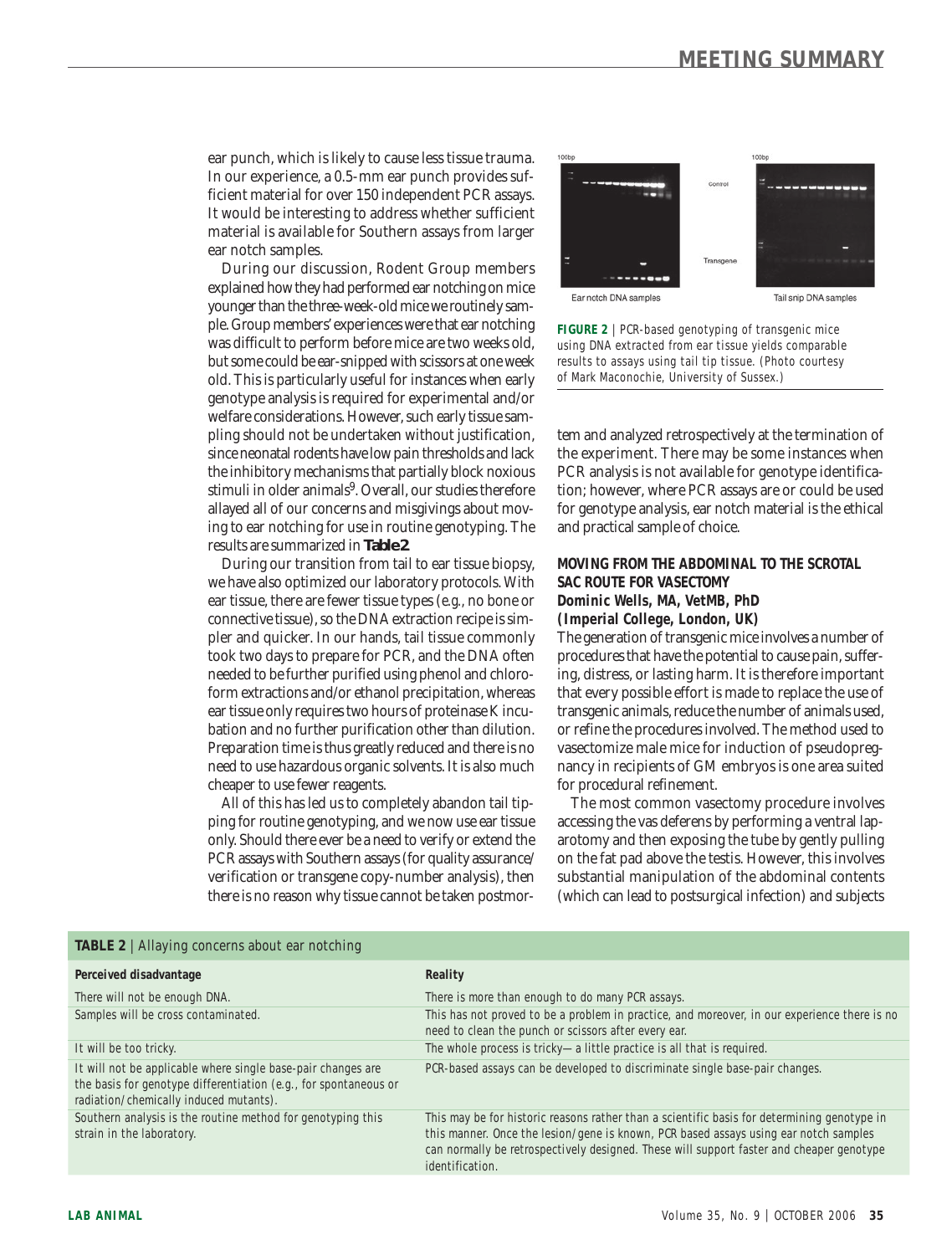the wound to mechanical stress following recovery due to the weight of the gut. The procedure requires pain relief (possibly for more than 24 hours) and is not always performed aseptically.

An alternative approach is to access the vas deferens through a scrotal incision. Although this still theoretically involves opening the peritoneum, the abdominal contents need not be manipulated, diminishing the risk of infection. Importantly, the scrotal incision does not affect the muscles that support the weight of the gut, assuring that the operated area is not weight-bearing in the immediate postoperative period. The scrotal incision may, however, lead to swelling and potential pain that should be controlled by the use of non-steroidal anti-inflammatory drugs (NSAIDs) or buprenorphine. The scrotal approach thus offers an improved technique for vasectomy and should replace the ventral laparotomy procedure.

Vasectomy surgery is carried out on males 7–8 weeks old. Either fentanyl/fluanisone (Hypnorm, Janssen Animal Health, Buckinghamshire, UK) and midazolam (Hypnovel, Roche, Basel, Switzerland) injectable anesthesia (10 ml/kg of a mix of Hypnorm/Hypnovel/H<sub>2</sub>0 at 1:1:2 by volume). Alternatively, isoflurane inhalation anesthesia allows the mice to recover more quickly. In the scrotal procedure, the area is clipped, a small incision slightly left or right of the midline is made high in the scrotum (**Fig. 3**), the vas deferens is located and accessed via another small incision in the overlying peritoneum, and a section of the vas deferens is removed using thermal cautery. The pain-relief protocol we currently employ at Imperial College is a twice-daily regimen of buprenorphine given subcutaneously (s.c.) or intraperitoneally (i.p.) at 0.1 mg/kg or a once-a-day treatment of 10 mg/kg carprofen given s.c., orally, or in water. Other commonly used NSAIDs include s.c. administration of 5 mg/kg meloxicam or 10 mg/kg ketoprofen. Mice can 'mate' two weeks after vasectomy. There is no need to test-mate the mice, but sterility can be assured by using recipient females and vasectomized males that have a different coat color (*e.g*., albino CD-1 or MF-1 mice) than the donor females.

Once researchers decide to use the scrotal incision approach, it is important for those performing this new technique to become competent in the procedure as quickly as possible to ensure that animals do not feel any avoidable discomfort or pain. Because the scrotal approach requires more technical expertise, it is a good idea to begin by revising anatomical knowledge using a euthanized mouse, preferably killed for another purpose. When mice are euthanized by cervical dislocation, however, the blood empties from the landmark blood vessel that runs along the vas deferens, making it more difficult to identify during the procedure (for more details of the technique, see ref. 10). It is also essential to consider how you will apply aseptic technique (transparent drapes are a good idea) and which analgesic you will use. Allowing



**FIGURE 3** | The scrotal approach to vasectomy is an alternative to the commonly used, and more invasive, abdominal approach. (Reprinted with permission from Raffery, J.A. *Methods in Experimental Embryology of the Mouse* (Johns Hopkins Press, Baltimore, MD, 1970).)

sufficient training time is essential before starting to use the scrotal sac approach routinely.

If naturally sterile males are used in inducing pseudopregnancy in GM embryo recipient females, then there is no need to carry out vasectomies. For example, males of the HsdOla: T145H-Re strain, resulting from a cross between a mutant female and a wild-type male, are sterile. Plugging in GM embryo recipient females occurred following 21% of the matings with HsdOla: T145H-Re males, as compared to 22 % when vasectomized males were used. Thus, naturally sterile males, which can be used for a year or more, are a viable alternative to vasectomized males that remove the need for surgery, although the excess production (and waste) of heterozygous female mice (produced when breeding the sterile males) is an important ethical concern. There may also be biosecurity issues with importing animals into a facility.

In addition to refining vasectomy surgery, it is important to refine the laparotomy surgery that provides access to the oviducts or uterus (*e.g.*, for embryo transfer). This also requires good aseptic technique, transparent drapes, and the use of the least invasive surgical approach. We use a single midline incision followed by bilateral muscle incisions to access each oviduct. It is sometimes erroneously suggested that embryos can redistribute if they are implanted via a unilateral incision; not only is that untrue,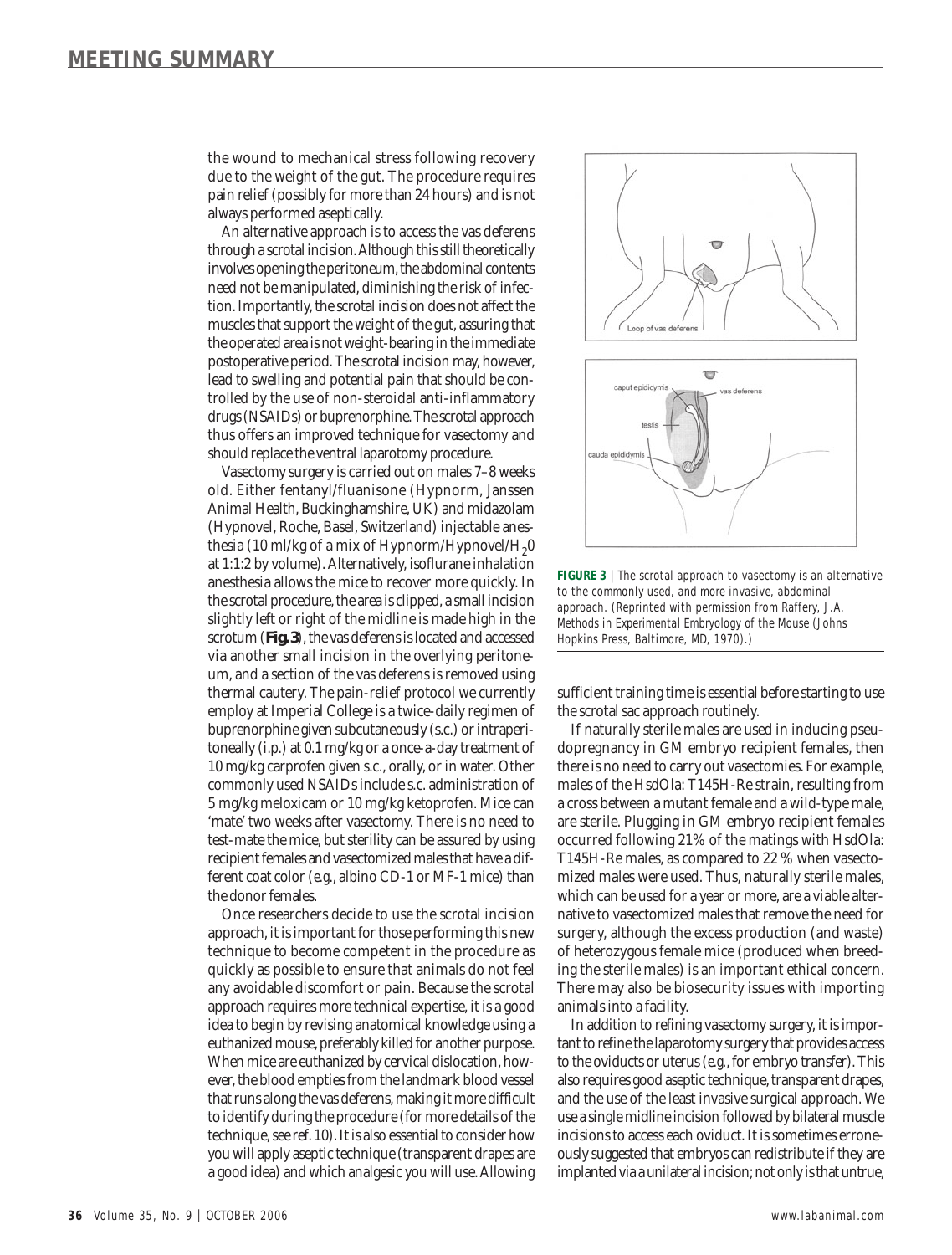but unilateral transfers will overcrowd a single horn of the uterus. We therefore always carry out bilateral transfers and routinely use hypnorm/hypnovel injectable anesthesia (10-15 ml/kg of a mix of Hypnorm/Hypnovel/H<sub>2</sub>0 at 1:1:2 by volume). For all surgery, minimizing stress during recovery is important; male and female mice need a thermostatically controlled heat pad and appropriate perioperative analgesia. There have been concerns about the possible effects of analgesics on pregnancy, but experience in our group and many others demonstrates that buprenorphine, meloxicam, and ketoprofen do not cause embryo loss.

## **MODIFYING TECHNIQUES AND MOVING ON: A UK HOME OFFICE INSPECTOR'S VIEW Ngaire Dennison, MA, VetMB**

**(Home Office Inspectorate, Dundee, UK)**

Council of Europe Directive 86/609, which regulates animal research and testing within the European Community, requires that all animal experiments are designed so as to cause the least pain, suffering, distress, or lasting harm while being most likely to produce satisfactory results<sup>11</sup>. Besides this legal obligation to minimize suffering, there are also sound ethical reasons for striving to reduce potential harm to animals and improve their welfare.

If the aims of the Directive are to be achieved, techniques must be regularly reviewed to keep up with current rapid developments in laboratory animal science and welfare. This will help ensure that appropriate refinements or new, improved techniques are introduced as soon as possible after they become available. This applies to even small refinements, as these can have a significant impact on animal welfare, particularly if they involve common techniques that are used in large numbers of animals.

It is understandable that researchers are sometimes reluctant to change techniques, especially if they have been used for many years, fearing that the scientific outcomes might be altered. However, these concerns can be addressed within the establishment by setting up a system for planning how changes will be implemented. The first step is to identify the best contemporary practices. 'Best,' however, can be difficult to agree upon, as these situations are rarely straightforward. The 'best practice' in any one situation will depend on a number of factors, including the previous experience of researchers, care staff, and veterinarians, the specific aims of the study, relevant local factors, and, where applicable, regulatory requirements. Once these factors have been identified, a constructive next step is to set up pilot studies or transitional phases, during which refinements are implemented one step at a time.

The following example, taken from my personal experience as a laboratory animal veterinarian, describes efforts to modify regulatory tests for the detection of

shellfish toxins. The regulatory test for paralytic shellfish poison (PSP) is a mouse bioassay of substantial severity that involves injecting mice i.p. with a large volume of highly acidic shellfish extract and then observing the animals for a specified time. If animals die, the time of death is used to calculate the level of toxin present in the sample. Obviously, there was concern about performing this assay and a desire to reduce the suffering caused to the mice. The first stage was to identify the key causes of suffering, which were the acidic nature of the extract, the duration of the assay, and the volume of the injection. We then researched the literature to find out more about the properties of the toxin. This led to a small increase in the pH range of the extract (this apparently minor change decreased acidity by 50–100 times because the pH scale is logarithmic) and a twothirds reduction in the observation time, thus reducing potential animal suffering.

The protocol was reviewed by researchers and the local ethical review process (ERP) to see whether the use of anesthesia might be feasible. The ERP is a mandatory committee that reviews every research, testing, and breeding facility in the UK, ensuring that the justification for each project is critically assessed, that alternatives are used wherever possible, and that both animal numbers and suffering are reduced and animal welfare is improved within each study and throughout the establishment. We developed a plan with input from the veterinarian (who had knowledge of anesthesia), the researchers (who had knowledge of the practicalities of the test and its scientific aims), a statistician, the ERP (for input from lay persons and scientists with different types of expertise), and the local Home Office Inspector. The regulatory body that required the data from the PSP monitoring program then funded a pilot study.

The pilot study showed that an injectable anesthetic agent was the most practical option. Although the mice still received an i.p. injection, the volume of the anesthetic was only one-fifth that of the shellfish extract and its pH was neutral. This was a significant improvement for the mice, though there were concerns that anesthetic in the peritoneal cavity might interfere with the assay results. The pilot study found that time to death was extended by the presence of anesthesia, but a calibration study using a range of toxin doses confirmed that the alteration in time of death caused by anesthesia was predictable. The new times could therefore be built into the calculation of toxicity, so it was feasible to use anesthesia without compromising scientific validity. A procedure of substantial severity was thus replaced with a procedure carried out under terminal anesthesia, making this case a good example of a refinement that changed experimental results but still allowed the overall scientific objective to be achievable.

When implementing refinements, it may be necessary to strike a balance between scientific requirements and